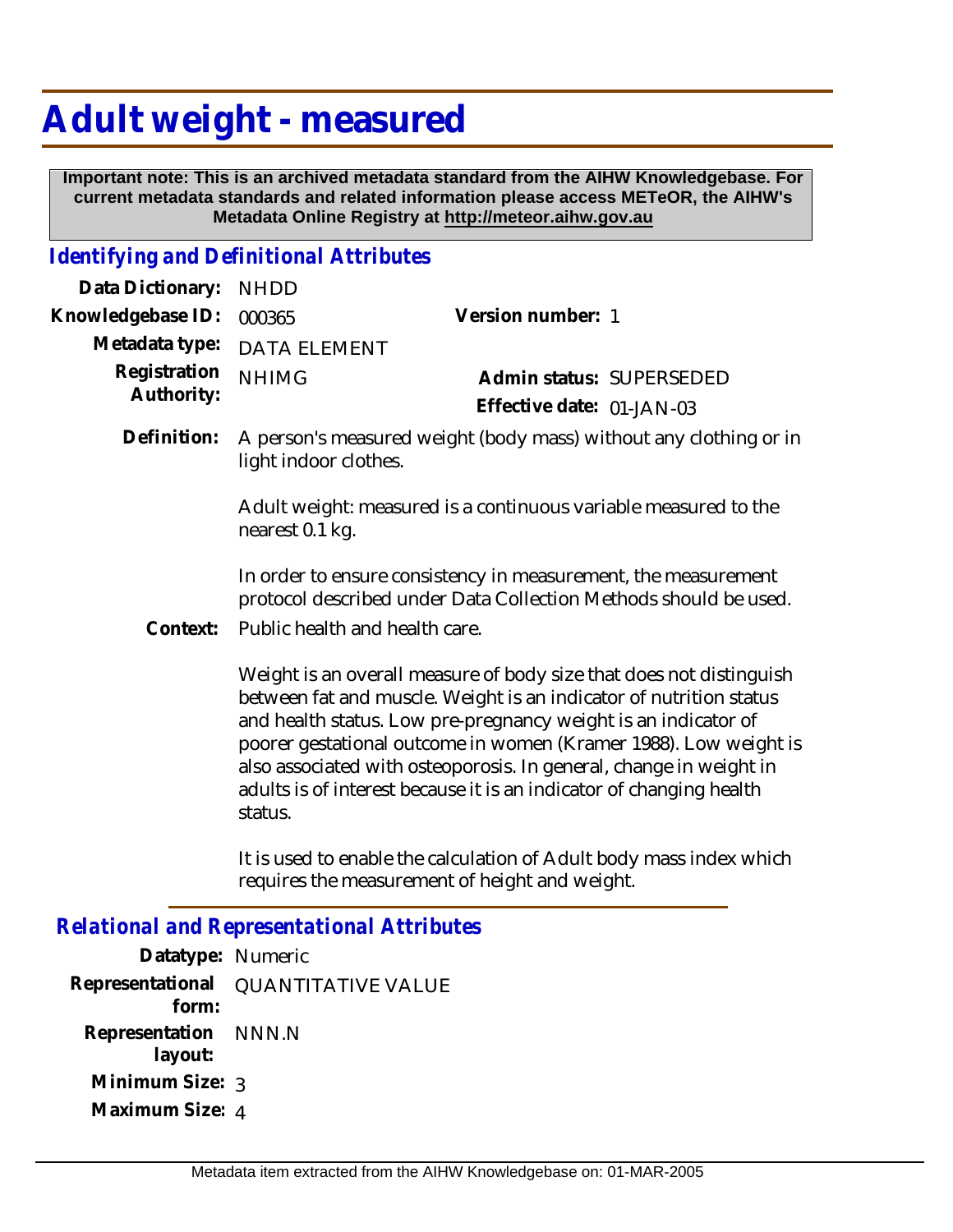**Guide For Use:** If measured weight is not able to be collected, code 999.9 Collection Methods: Measurement protocol:

> Equipment used should be described and reported. Scales should have a resolution of at least 0.1kg and should have the capacity to weigh up to at least 200 kg. Measurement intervals and labels should be clearly readable under all conditions of use of the instrument.

The subject stands over the centre of the weighing instrument, with the body weight evenly distributed between both feet.

Heavy jewellery should be removed and pockets emptied. Light indoor clothing can be worn, excluding shoes, belts, and sweater.

If the subject has had one or more limbs amputated, record this on the data collection form and weigh them as they are. If they are wearing an artificial limb, record this on the data collection form but do not ask them to remove it. Similarly, if they are not wearing the limb, record this but do not ask them to put it on.

During weighing, any variations from light indoor clothing (e.g. heavy clothing, such as kaftans or coats worn because of cultural practices) should be noted on the data collection form. Adjustments for non-standard clothing (i.e. other than light indoor clothing) should only be made in the data checking/cleaning stage prior to data analysis.

The measurement is recorded to the nearest 0.1 kg. If the scales do not have a digital readout, take a repeat measurement. If the two measurements disagree by more than 0.5 kg, then take a third measurement. All raw measurements should be recorded on the data collection form. If practical, it is preferable to enter the raw data into the database as this enables intra- and, where relevant, inter-observer errors to be assessed. The subject's measured weight is subsequently calculated as the mean of the two observations, or the mean of the two closest measurements if a third is taken, and recorded on the form. If only a mean value is entered into the database then the data collection forms should be retained.

It may be necessary to round the mean value to the nearest 0.1 kg. If so, rounding should be to the nearest even digit to reduce systematic over reporting (Armitage and Berry 1994). For example, a mean value of 72.25 kg would be rounded to 72.2 kg, while a mean value of 72.35 kg would be rounded to 72.4 kg.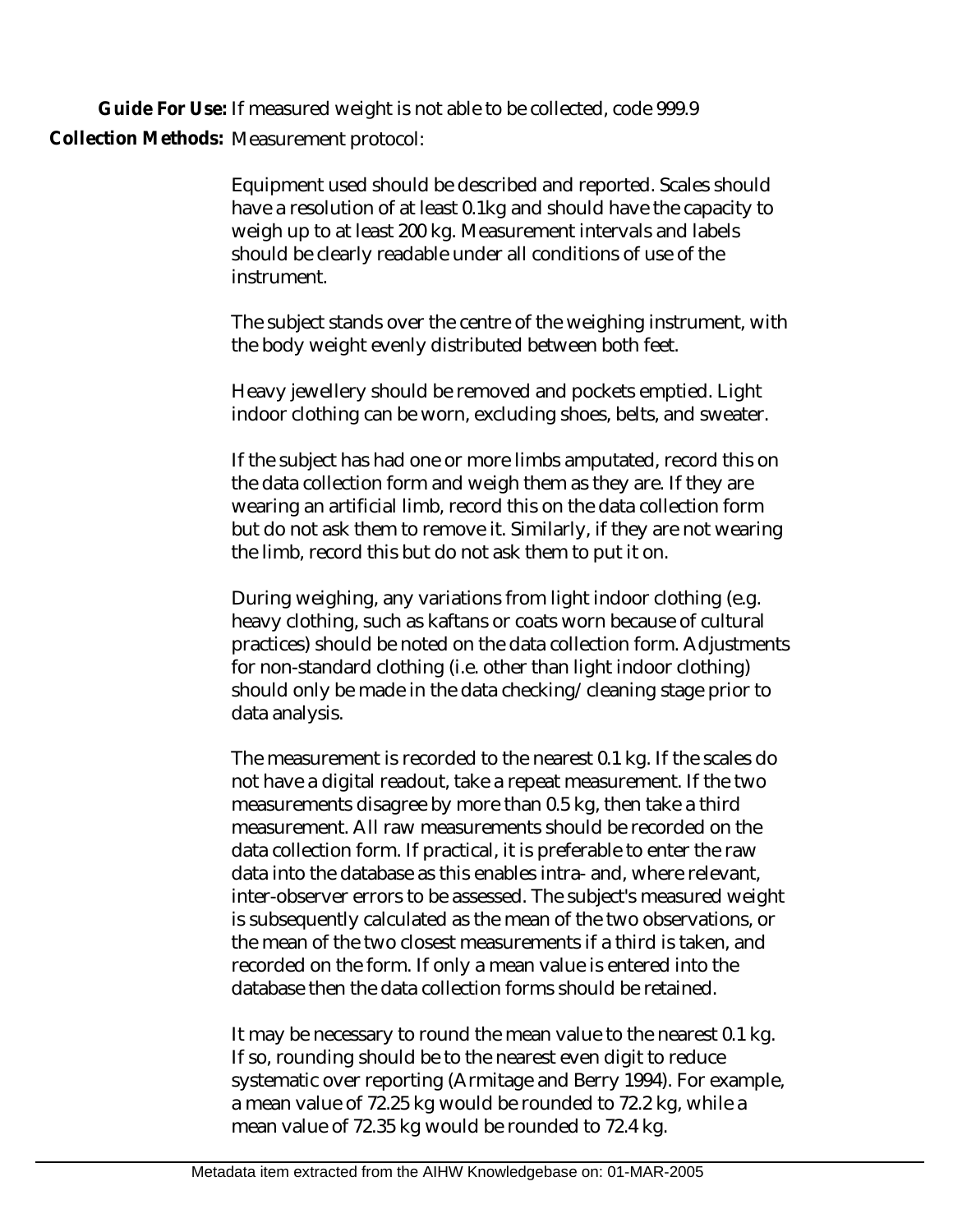It is recommended that in population surveys, sociodemographic data including ethnicity should be collected, as well as other risk factors including physiological status (e.g. pregnancy), physical activity, smoking and alcohol consumption. Summary statistics may need to be adjusted for these variables.

National health data elements currently exist for sex, date of birth, country of birth and Indigenous Status.

Validation and quality control measures:

If practical, equipment should be checked daily using one or more objects of known weight in the range to be measured.

Within- and, if relevant, between-observer variability should be reported. They can be assessed by the same (within -) or different (between-) observers repeating the measurement of weight, on the same subjects, under standard conditions after a short time interval. The standard deviation of replicate measurements (technical error of measurement) between observers should not exceed 0.5 kg and be less than 0.5 kg within observers.

Extreme values at the lower and upper end of the distribution of measured height should be checked both during data collection and after data entry. Individuals should not be excluded on the basis of true biological difference.

Last digit preference, and preference or avoidance of certain values, should be analysed in the total sample and (if relevant) by observer, survey site and over time if the survey period is long.

Related metadata: is used in the calculation of Adult body mass index version 1 has been superseded by Weight - measured version 2

## *Administrative Attributes*

|  | Source Document: The measurement protocol described below is that recommended |
|--|-------------------------------------------------------------------------------|
|  | by the World Health Organization (WHO Expert Committee                        |
|  | $1995$ ).                                                                     |

**Source Organisation:** World Health Organization (see also Comments)

Comments: Submitting organisation: The Expert Working Group on Data Standards for Indicators of Body Fatness in Australian Adults through the National Centre for Monitoring Cardiovascular Disease, Australian Institute of Health and Welfare. Date of